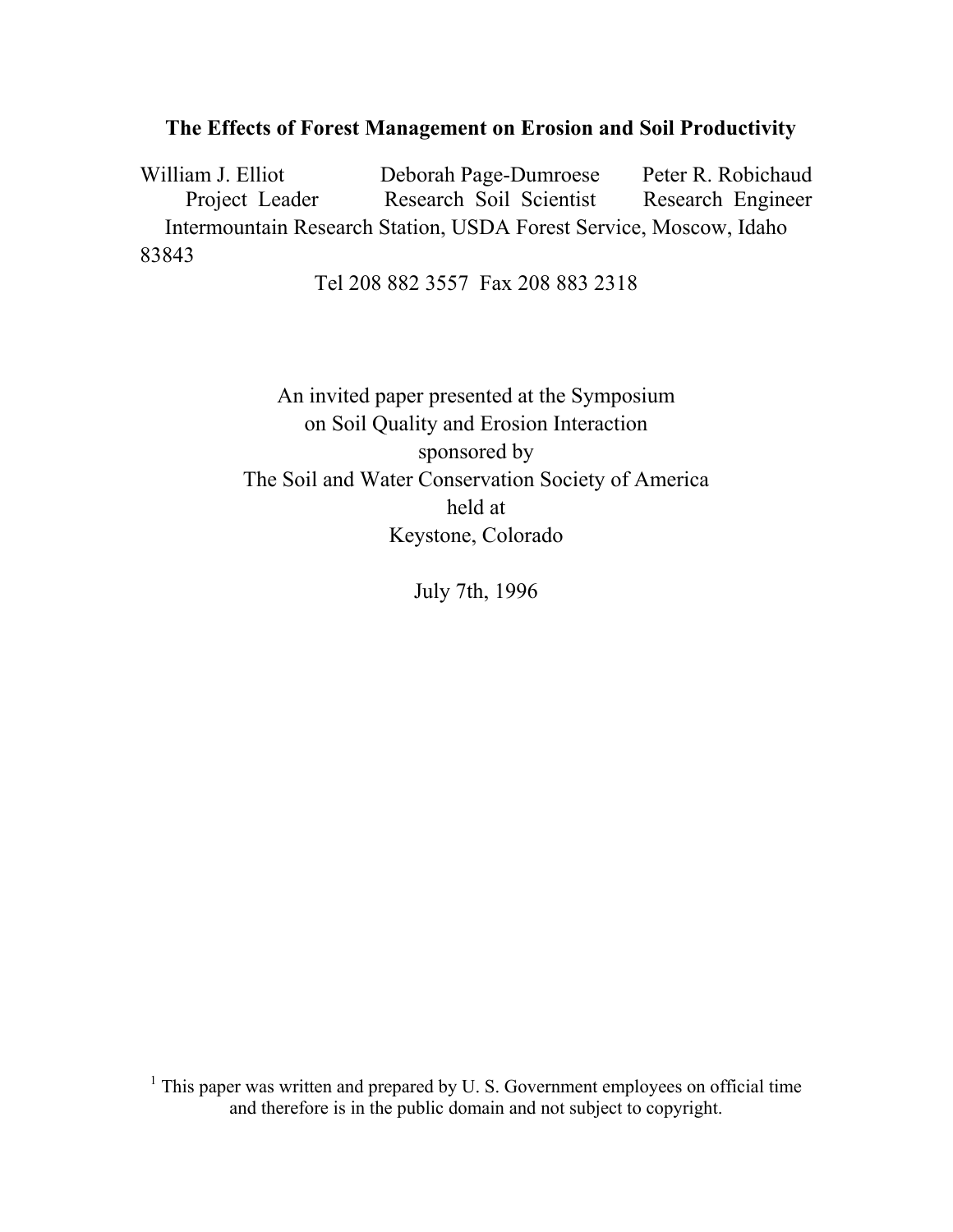#### **Abstract**

In forest conditions, surface runoff and soil erosion are generally low because of the surface litter cover. Hydraulic conductivities are in excess of 15 mm/hr, and erosion rates are generally less than  $0.1 \text{ Mg ha}^{-1}$ . If the litter layer is disturbed, then runoff and erosion rates can increase by several magnitudes. Disturbances can be natural, such as wild fire, or human-induced, such as harvesting or prescription-burning for ecosystem management, where conductivities can drop to under 5 mm/hr, and erosion rates can exceed 20 Mg ha<sup>-1</sup>. Roads adversely impact forest soil productivity by directly reducing the productive area, and by causing the greatest amount of soil erosion. Conductivities of roads have been measured to be less than 1 mm/hr, and erosion can be in excess of 100 Mg ha<sup>-1</sup>. Harvesting activities reduce surface cover, and compact the soil, leading to increased runoff and erosion. Erosion generally decreases productivity of forests by decreasing the available soil water for forest growth, and through loss of nutrients in eroded sediment. The Water Erosion Prediction Project (WEPP) model is shown to be a useful tool in predicting the erosion impacts of different levels of vegetation removal at harvest, and different levels of compaction. WEPP predicted that the nutrients lost through the organic matter in sediments are significant, but less than nutrient loss through tree removal. Work is ongoing to collect long-term site productivity data from numerous sites to aid in the analysis of forest management on soil erosion and site productivity.

Key Words: Soil Quality, Soil Erosion Prediction, WEPP

#### **Introduction**

For many years research has related soil erosion to productivity with most activities focusing on agricultural or rangeland conditions. The Pierce (1991) overview includes over 60 references to research on impacts of erosion on agricultural production. He concluded that exact relationships between erosion and productivity are unclear, and that to define any such relationship, considerable research is necessary over a wide range of soil and plant conditions.

Research is ongoing into the effects of management practices on forest soil productivity. Table 1 summarizes some of this research. Relationships between disturbance and productivity are not simple, but rather they are extraordinarily complex, reflecting interactions among disturbance levels, soil water-holding capacities, nutrient cycling properties, and climate. Therefore, the effect of a given disturbance is highly dependent on site-specific soil properties and microclimate, and may also be influenced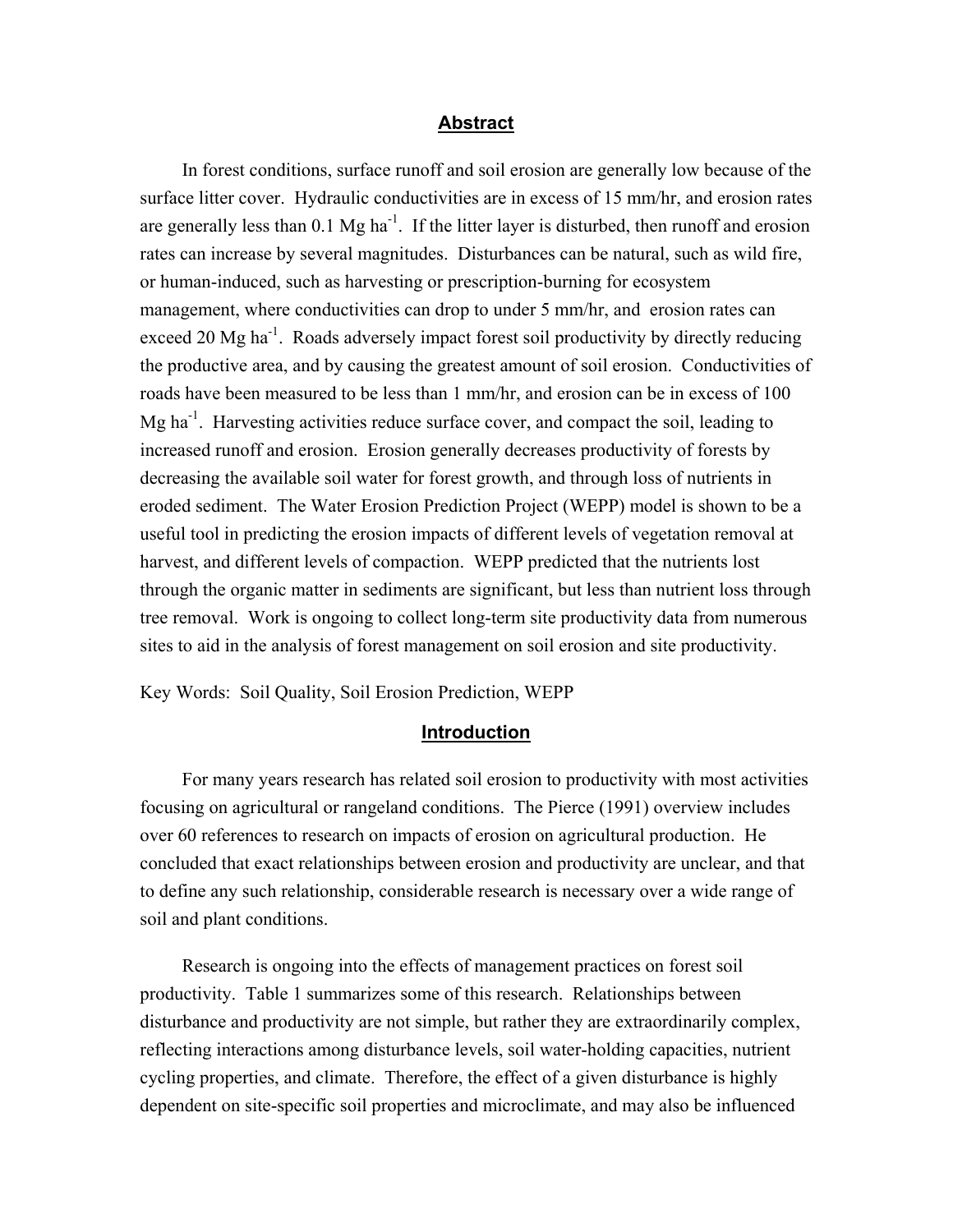by year to year variation in climate. Table 1 shows that generally disturbances reduce long-term productivity, but there are cases where short-term productivity has increased following disturbances (for example, Harvey et al., 1996; Corns, 1988). Research on the impacts of soil erosion on forest productivity is limited. This paper provides an overview of current knowledge on the influence of forest management activities on soil erosion and related onsite impacts, and the subsequent effects of those impacts on forest productivity.

Soil erosion in an undisturbed forest is extremely low, generally under 1 Mg ha<sup>-1</sup>  $yr^{-1}$  (0.5 ton/acre/yr). Disturbances, however, can dramatically increase soil erosion to levels exceeding 100 Mg ha<sup>-1</sup> yr<sup>-1</sup> (50 tons/acre/yr). These disturbances include natural events such as wild fires and mass movements, and human-induced disturbances such as road construction and timber harvesting. Soil erosion, combined with other impacts from forest disturbance, such as soil compaction, can reduce forest sustainability and soil productivity

### **Forest Practices**

Soil erosion in forests generally follows a disturbance such as road construction, a logging operation, or fire. In undisturbed forests, erosion is most often due to epochal events associated with fire cycles, land slides, and geologic gully incision.

Ground cover by forest litter, duff, and organic material is the most important component of the forest environment for protecting the mineral soil from erosion. Forest litter provides most of the nutrients needed for sustainable forestry. Ground cover amounts can be reduced by the logging operation (harvesting and site preparation) and burning either by wildfire or prescribed fire. For example, skidder traffic on skid trails can reduce ground cover from 100 to 10-65 percent. Burning can reduce ground cover from 100 percent to 10-90 percent depending on the fire severity.

#### **Roads**

In most managed forest watersheds, most eroded sediment comes from roads which have no vegetative protection and tend to have low hydraulic conductivities leading to runoff and erosion rates that are greater than in the surrounding forests (Elliot et al. 1994a). Numerous researchers, including Swift (1988) and Bilby et al. (1989), have quantified the major role of roads on sedimentation in forests. In addition to erosion, roads reduce forest productivity by the land that they occupy. A kilometer (0.6 mi) of road in 1 km<sup>2</sup> (250 acres) of forest represents a 0.5 percent loss in area and removal from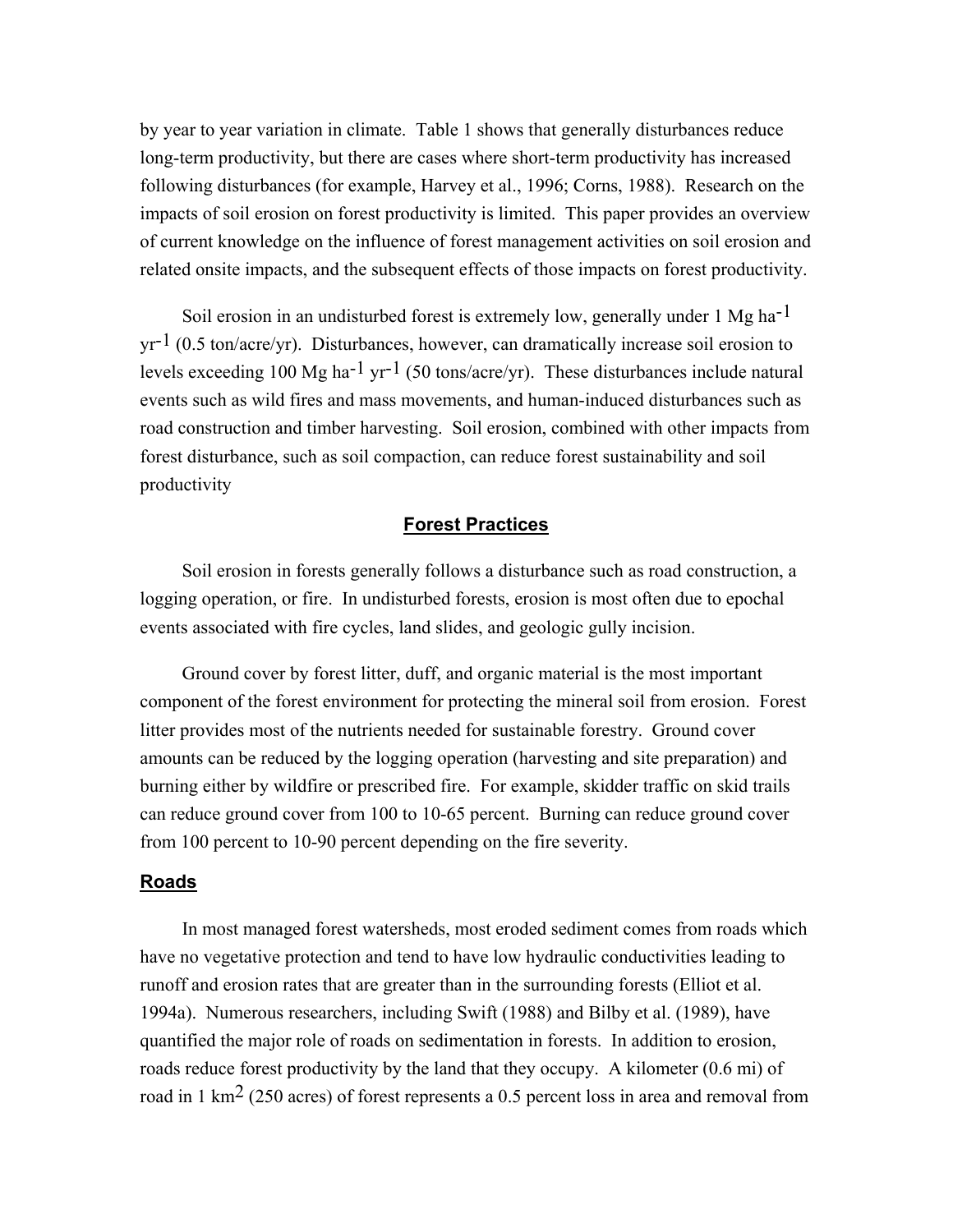productivity. Forest roads can occupy up to 10 percent of the forest area if there is a history of intensive logging. Roads are assumed to be unproductive in forest plans, regardless of any erosion impacts.

Currently, the USDA Forest Service has a major program to close roads. Closure methods vary from locking a gate to completely removing the road prism in an effort to reduce sedimentation and related hydrologic problems. The productivity of closed or removed roads has not been directly measured, but frequently, additional mitigation measures such as ripping and replanting are included in any closure scenario to encourage maximum regrowth rates (Moll 1996).

#### **Timber Management**

Traditionally, forest management practices focused on fire suppression and clearcut logging methods. With an increased understanding of forest ecosystems, the USDA Forest Service is applying ecosystem management principles to forest management. These principles include partial cut management systems and increased use of prescribed fires. Such practices, however, require more frequent operations in the forest environment.

#### **Harvesting Effects**

Harvesting methods vary in degree of disturbance. On steeper slopes (generally > 35 percent slope) helicopter, skyline, or ground-cable logging systems are common. Trees may be felled and removed with full suspension of logs via a helicopter or cable system and carried to landing sites. With a ground cable system, one end of the log is suspended and the other end is slid on the ground to a landing area. On less steep slopes (generally < 35 percent slope), wheeled or tracked forwarders or skidders remove felled trees. A forwarder loads and carries trees to a landing area in one operation. A skidder drags the logs to the landing generally on designated skid trails. Skid trails cause the most disturbance by displacing the ground cover and compacting the mineral soil. Additional disturbance is caused by skidder tires loosening the soil, especially on slopes over 20 percent.

Tree cutting by itself does not cause significant erosion, and timber harvest operations usually cause less erosion per unit area than roads, but the area of timber harvest is usually large relative to roads so that the total erosion from timber harvest operations may approach that from roads (Megahan 1986). However, the decrease in the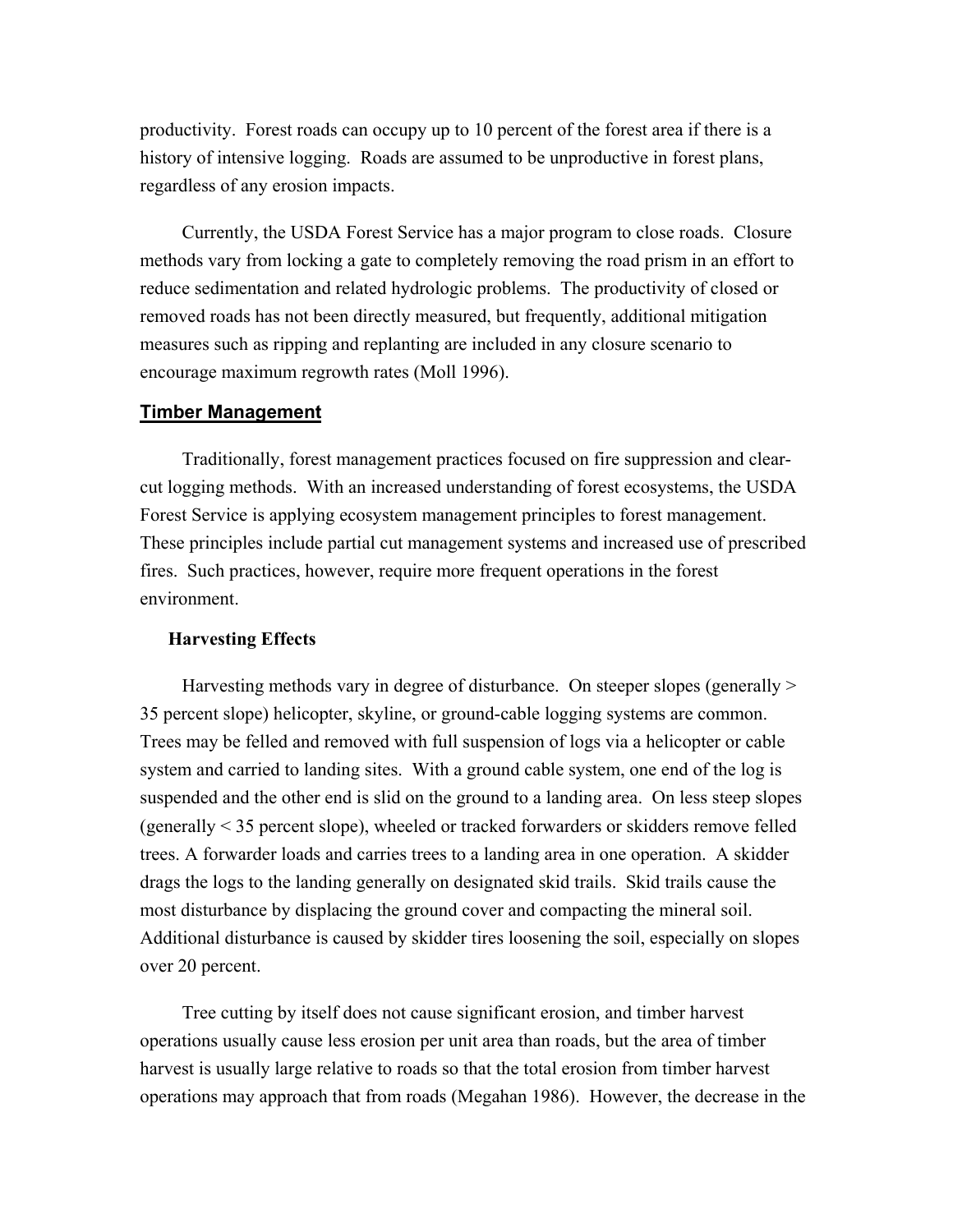number of trees results in a decrease in evapotranspiration which contributes to increased subsurface flow, streamflow, and channel erosion. Field research has found that timber harvesting tends to compact the soil. Compaction increases soil erosion and adversely impacts forest productivity (Yoho 1980). Most erosion comes from skid trails on timber harvest units because of the reduced infiltration rates and disturbance to the organic layer (Robichaud et al. 1993b). Therefore, the accelerated erosion caused by timber harvesting may result in deterioration of soil physical properties, nutrient loss, and degraded stream water quality from sediment, herbicides, and plant nutrients. (Douglas and Goodwin 1980).

#### **Nutrient Impacts**

Harvesting trees removes nutrients from a generally nutrient-deficient environment (Miller et al. 1989). Table 2 shows the effect of tree harvest on nitrogen availability. Increasing harvest intensity from bole-only through whole tree and complete biomass harvesting doubled nitrogen loss on the average quality site, but more than tripled loss at the poor quality site. Leaching losses are also greater on the poorer site. Researchers generally agree that harvesting only the bole will not greatly deplete nutrient reserves, but shorter rotations and whole tree harvesting removes more nutrients than can be replaced in a rotation. Harvesting crowns is undesirable because they contain a large portion of the stand nutrient content.

#### **Fire Effects**

The most common method of site preparation in the United States is prescribed burning. Mechanical site preparation methods, however, are common in Southern forests to physically destroy or remove unwanted vegetation from the site and to facilitate machine planting. Burning is conducted alone, and in combination with other treatments, to dispose of slash, reduce the risk of insects and fire hazards, prepare seedbeds, and suppress plant competition for natural and artificial regeneration. Fire has long been a natural component of forests ecosystems (Agee 1993), and current research is finding that fire helps maintain forest health. The use of prescribed fire will increase with the current emphasis on ecosystem management.

Erosion following fires can vary from extensive to minimal, depending on the fire severity and areal extent (Robichaud and Waldrop 1994). Fire severity refers to the effect of the fire on some component of the forest ecosystem, such as nutrient loss or amount of organic material consumed (litter and duff). Erosion from high severity fires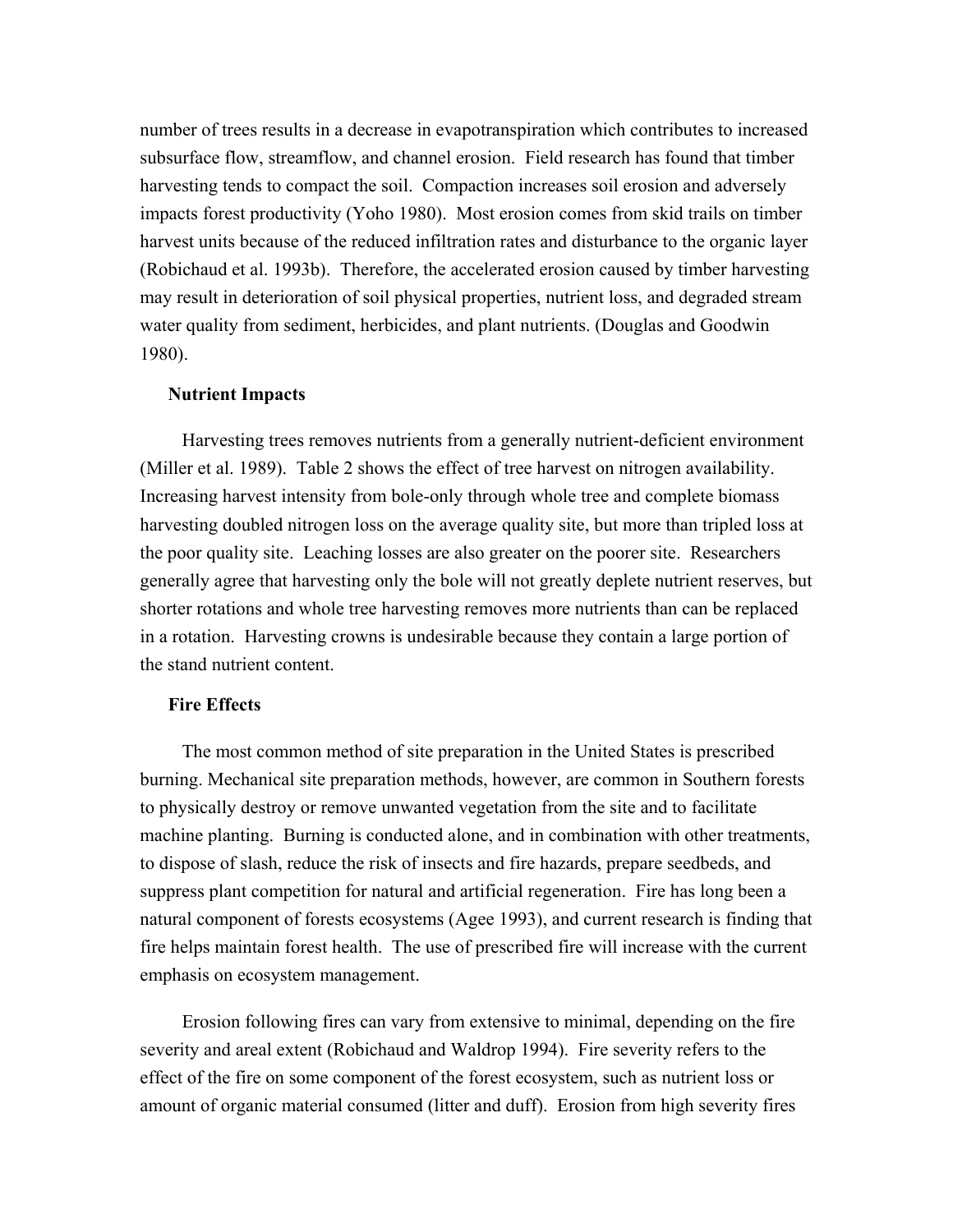can cover large areas, and fires may create hydrophobic or water repellent soil conditions. Erosion from low severity fires may be minimal to none (Robichaud et al. 1993a; Robichaud and Waldrop 1994).

#### **Erosion Modeling**

Since the late 1950s, soil erosion models have provided natural resource managers with tools to predict the impacts of management practices on soil erosion. Earlier models tended to focus on Midwest and Southeast agricultural conditions where erosion was considered a severe problem associated with farming practices. Models for range and forest lands have only recently received widespread interest as managers focus on off-site sediment impacts as well as on onsite erosion rates.

#### **Sediment Yield Models**

Most of the early models, which culminated in the empirically-base Universal Soil Loss Equation (USLE), focused on upland soil erosion rates (Wischmeier and Smith 1978). The USLE was developed to predict soil erosion from small, relatively homogenous plots (Mutchler et al. 1994). Forest environments tend to have much greater spatial variability in vegetation and soils (Elliot et al. 1996), making the application of the USLE difficult. Dissmeyer and Foster (1985) developed a subfactor approach to predict soil erosion from forest conditions for areas where intensive operations such as tillage are carried out, and harvest areas can be considered similar to intensively managed farming systems. The erosion-productivity impact calculator (EPIC) model was developed to apply the USLE prediction technology to long-term productivity impact predictions (Williams et al. 1984). The EPIC model, however, was developed for applications to croplands only.

Forest Service specialists have developed watershed models to aid in predicting the cumulative effects of road and harvest area erosion on stream sedimentation (such as WATSED, Range, Air, Watershed and Ecology Staff Unit 1991). The strength of these models is in assessment of cumulative effects on stream sedimentation in a large watershed. WATSED, however, was not developed to predict site-specific effects.

More recent physically based soil erosion models−including the Chemicals Runoff and Erosion from Agricultural Management Systems (CREAMS) model (Knisel 1980) and the Water Erosion Prediction Project (WEPP) model (Laflen et al. 1991)−provide estimates of sedimentation for predicting both onsite and offsite impacts. The WEPP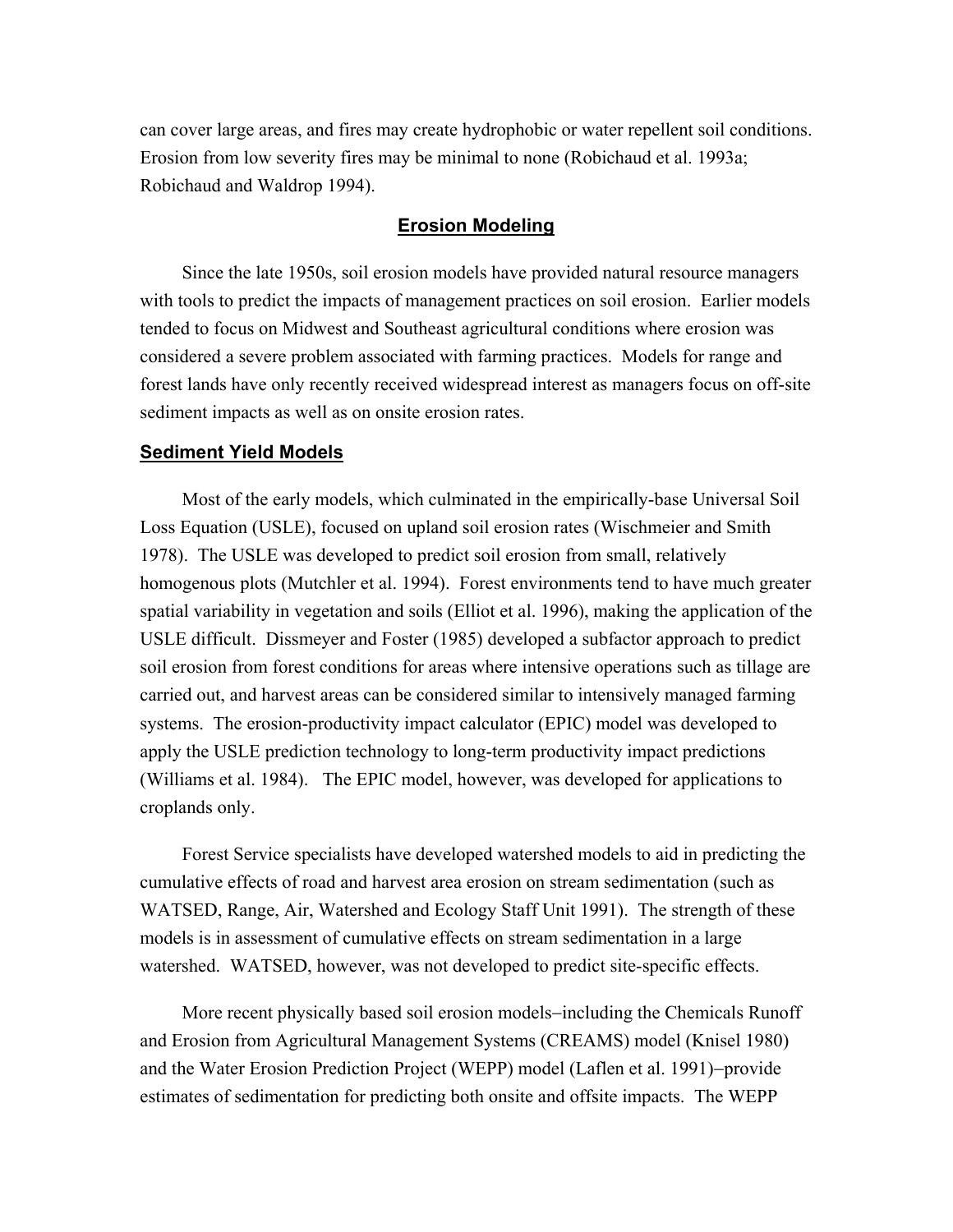model, in particular, shows considerable promise to assist in predicting soil erosion and sediment yields in a forest environment (Elliot et al. 1996).

The WEPP model predicts upland erosion and offsite effects from erosion events influenced by management activities (Laflen et al. 1991). Erodibility values have been measured on forest roads and disturbed harvest areas, and validation activities with the WEPP model for forests have been encouraging (Elliot et al. 1994b). The WEPP model predicts both erosion and the textural and organic composition of the eroded sediment.

#### **Productivity Response to Management**

A coordinated national research effort was implemented on a broad spectrum of benchmark sites across the nation to separate impacts of soil organic matter reduction from soil compaction resulting from management activities (Powers et al. 1990). These sites were relatively undisturbed prior to study installation. An extensive range of preand postharvest measurements are being taken. This study alters site organic matter and total soil porosity over a range of intensities encompassing a number of possible management scenarios. It creates a network of comparable experiments producing nil to severe soil disturbance and physiological stress in vegetation over a broad range of soils and climates. Establishing and monitoring this network creates a research opportunity of unusual scope and significance. Early results indicate that immediate post-harvest biomass declines are most likely caused by compaction and not organic matter removal, whereas long-term productivity changes will be more dependent on organic matter losses.

#### **Erosion Loss**

The close tie clearly exists between surface organic matter and forest soil productivity (Jurgensen et al. 1996). As a rooting medium for higher plants, soils provide the essentials of water, structural support, nutrients, and soil biota. Mixing and/or shortdistance displacement of topsoil and surface organic matter from a site can decrease productivity. Logging generally disturbs less than 30 percent of the total harvested area (Rice et al. 1972; Miller and Sirois 1986), but the impact can be severe.

Erosion reduces forest productivity mainly by decreasing the soil water availability. This is a result of changing the water-holding capacity and thickness of the root zone (Swanson et al. 1989). Erosion removes plant available nutrients. Fertilizer applications can partly offset these losses, but they greatly increase costs and are uncommon. Another impact of erosion on productivity is degraded soil structure. Removal of the loose,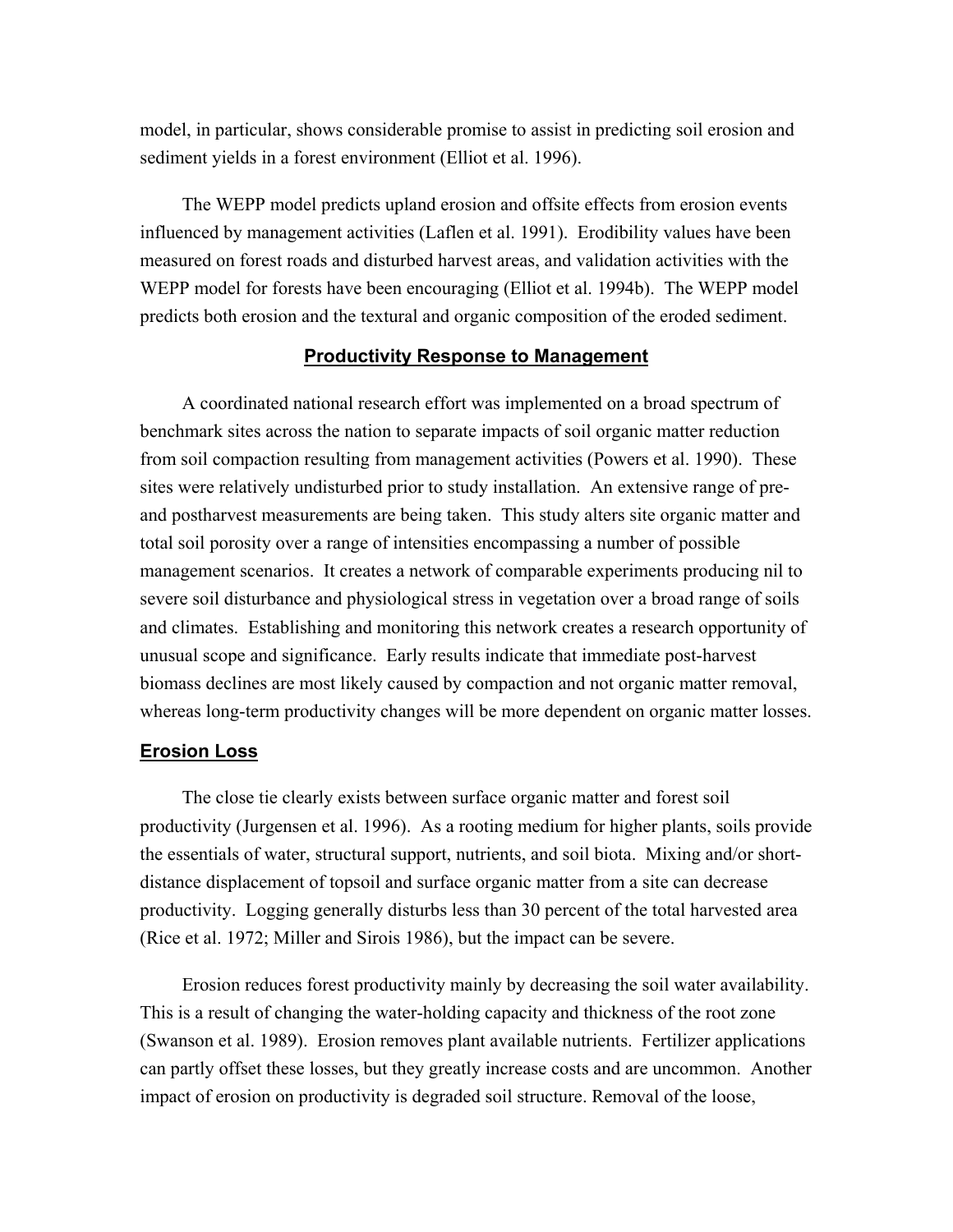organic surface materials promotes surface sealing and crusting that decreases infiltration capacity and may increase erosion (Childs et al. 1989). Erosion also results in loss of important soil biota, such as mycorrhizal fungi, which facilitate nutrient uptake by plants (Amaranthus et al. 1989, 1996).

Surface erosion proceeds downward from the surface soil horizons. Because the highest concentrations of nutrients and biota and the maximum water-holding capacity are in the uppermost horizons, incremental removal of soil nearer the surface is more damaging than subsoil losses. Productivity may inevitably decline on most shallow forest soils as erosion causes root-restricting layers to be nearer the surface and as organic matter is washed away. Consequently, the largest declines in productivity are most likely to occur in marginal, dry environments.

Assessing how erosion affects site productivity is often difficult. Erosion rates are poor indicators of loss in productivity because most soil is redistributed within a watershed and not necessarily lost to production. Soils differ in their tolerance to erosion loss. For instance, Andisols have relatively high water-holding capacity and natural fertility. Erosion may be severe on these sites, but productivity may decline little. In contrast, Lithosols are shallow and generally less productive, so a small rate of erosion can lead to a significant decline in waterholding capacity and productivity.

#### **Compaction Impacts**

Compaction is a reduction in total porosity. Macro porosity is reduced while micro porosity increases as large pores are compacted into smaller ones. An increase in micro porosity can lead to greater available water-holding capacity throughout a site, but this increase is usually at the expense of aeration and drainage (Incerti et al. 1987).

Compaction of forest soil is a serious concern for managers because of the use of heavy equipment to harvest timber and to prepare a site for planting. Usually, the more porous the soil initially, the greater the compaction depth. For example, volcanic ash soils of the Western United States are highly productive in their undisturbed condition but are prone to compaction because they have a low volume bulk density and relatively few coarse fragments (Geist and Cochran 1991). Once sensitive sites have been disturbed through timber harvest activities and site preparation, porosity (Dickerson 1976) and hydraulic conductivity decline (Gent et al. 1984). Compaction depth can exceed 450 mm (Page-Dumroese 1996).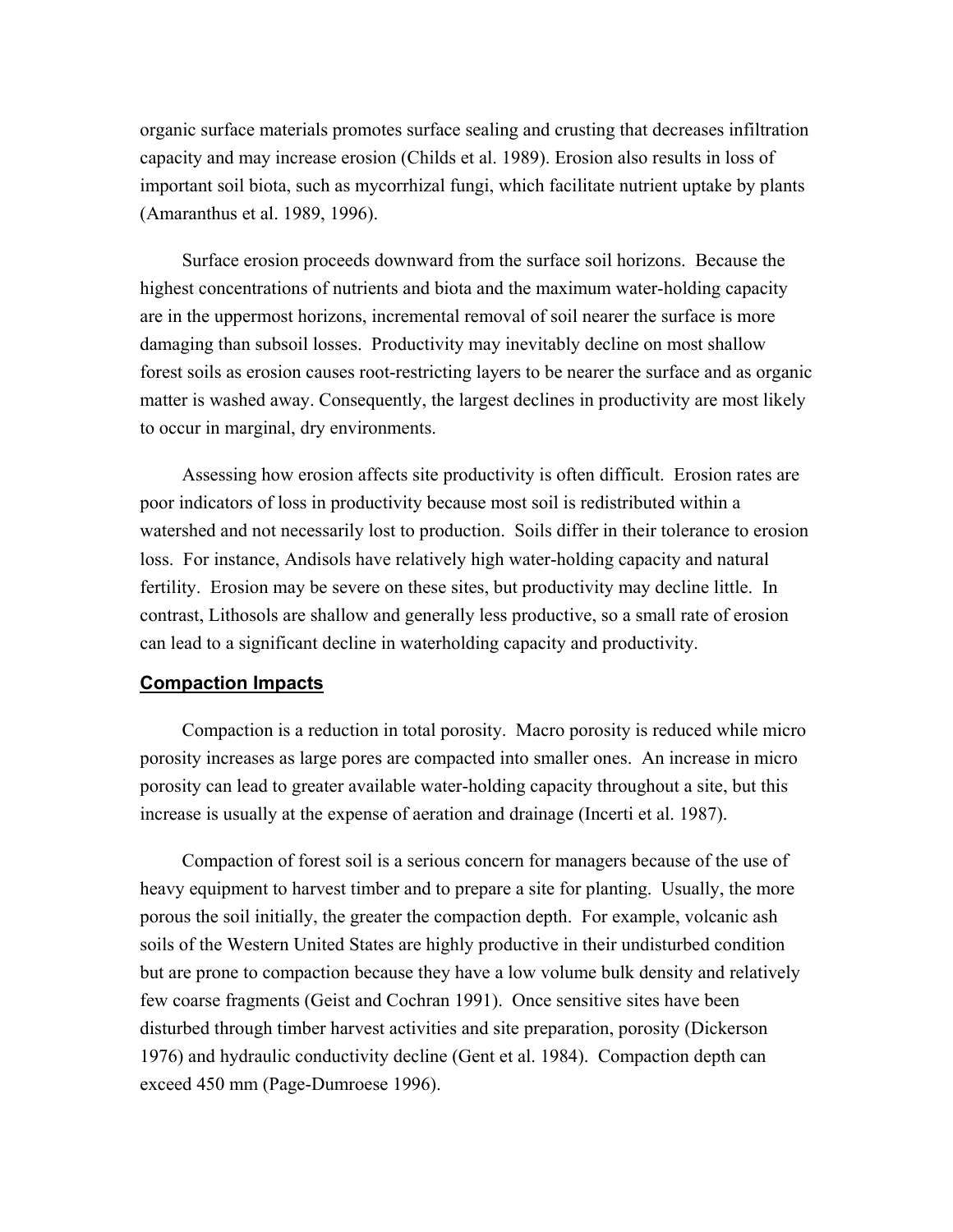Compaction reduces productivity through reduction in root growth, height, and timber volume (Greacen and Sands 1980; Froehlich and McNabb 1984); and may be produced by a single pass of logging equipment across a site (Wronski 1984). Productivity losses have been documented for whole sites (Wert and Thomas 1981) and for individual trees (Froehlich 1979; Helms and Hipkin 1986). Decreases in important microbial populations have been observed in compacted soils (Amaranthus et al. 1996). In general, however, the environmental degradation observed in the field results from both compaction and disturbance or removal of surface organic horizons (Childs et al. 1989).

Soil compaction may also increase surface runoff because of reduced infiltration (Greacen and Sands 1980). However, because of increased soil strength, compacted soils may have lower erodibility, and consequently suffer less erosion for the same amount of runoff (Liew 1974). A significant amount of erosion after harvest activities has been attributed to compaction but may be attributable to both compaction and the removal of vegetative cover (Dickerson 1976).

#### **Predicted Erosion Rates and Productivity**

We carried out a series of WEPP runs for a productivity study site in central Idaho to allow comparison of a range of management effects on soil erosion. We compared the predicted effects on erosion from wildfires to different levels of harvest and compaction, to better understand the interactions among natural events, human activities, soil erosion, soil productivity, and ultimately forest ecosystem sustainability.

#### **Harvesting Impacts**

For the modeling study, we modeled a slope length of 100 m (328 ft), with a steepness of 61 percent, typical of the site. Soil properties of the site are presented in Table 3. The WEPP management file described a forest in the first year, a disturbance in the second year, and regeneration of forest in eight subsequent years as described by Elliot et al. (1996). The biomass reduction due to harvest effects was described in the residue management and harvest index (harvest index = biomass removed/biomass present) values in the management files. The values assumed are presented in Table 4. The climate for the simulations was stochastically generated with the CLIGEN generator (Flanagan and Livingston 1995) from the Deadwood Dam, ID, climate statistics (mean annual precipitation  $= 830$  mm (33 in.)).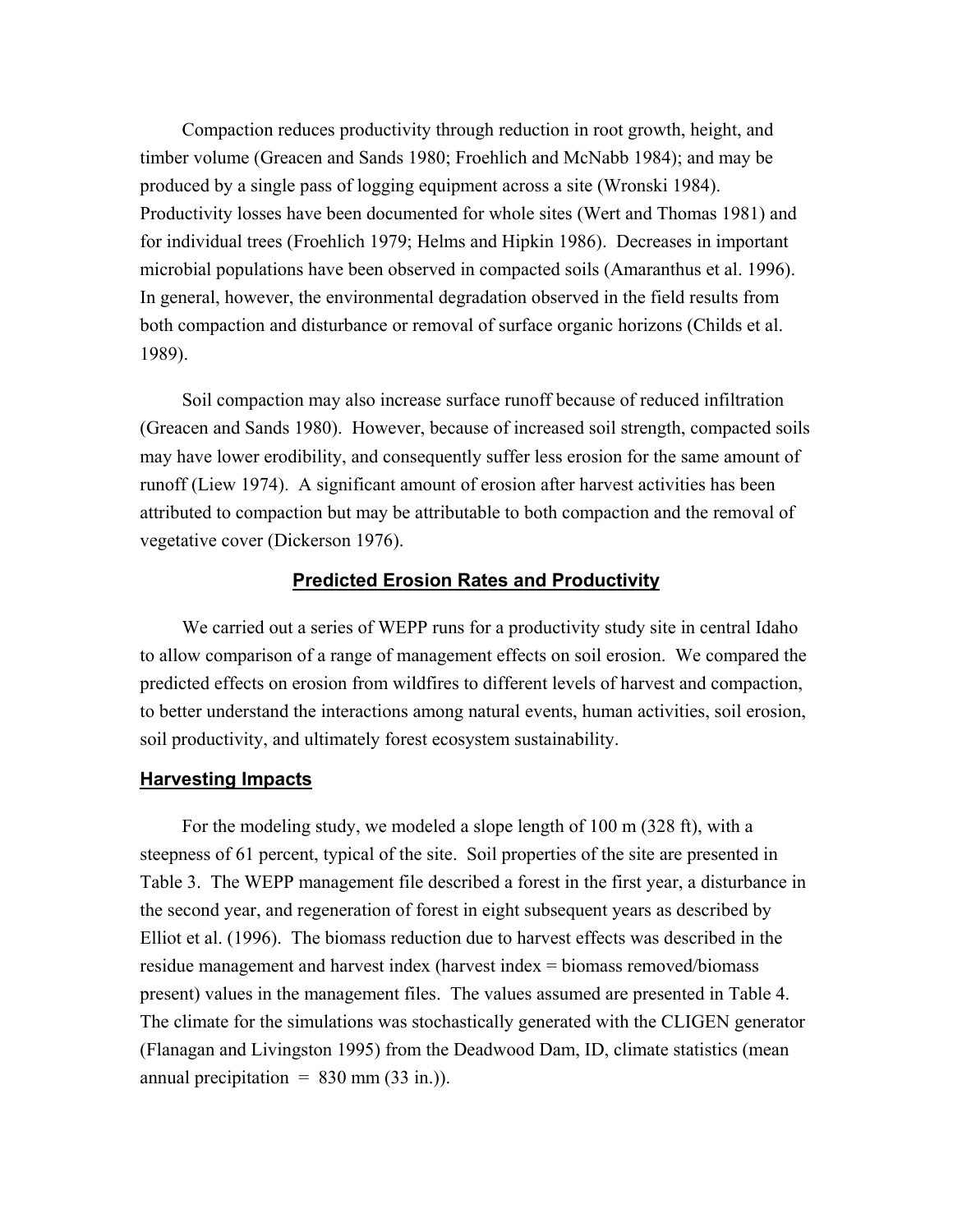An initial WEPP run was made with no disturbance. In this scenario, there was no runoff and no erosion. With the amount of residue cover and litter accumulation typical of forests, WEPP seldom predicts erosion. Our field observations generally confirm this, with most sediment from undisturbed watersheds coming from eroding ephemeral channels or landslides.

Tables 5 and 6 present the predicted runoff and erosion rates for different treatments. The WEPP predictions are generally logical. More compaction leads to greater runoff and greater erosion. The effect of removing greater amounts of vegetation also leads to greater erosion rates. The complete removal of biomass was modeled as removing 100 percent of the surface residue, which resulted in a small increase in runoff but a doubling of erosion rates. The role of surface residue is critical in controlling erosion in forests just as it is in agriculture.

To compare the productivity impacts of soil erosion, we estimated the nitrogen losses associated with the above erosion rates. We assumed that the typical forest soil contains 4 percent organic matter, and that organic matter is 2 percent nitrogen. The resulting nitrogen losses for 8 years of predicted erosion are presented in Table 7. The values in Table 7 can be compared to Table 2 to see that nutrient losses due to erosion are significant, greater than observed leaching losses, but not as great as losses due to vegetation removal. In a generally nutrient-deficient environment, such nitrogen losses will have a significant impact on future productivity.

#### **Natural Fire Impacts**

To model a severe fire, 100 percent of the residue was burned, and half of the remaining biomass was harvested in the autumn. This is generally much more severe than observed in the field but allows comparison of the extreme events. Generally, even "severe" fires do not remove more than 90 to 95 percent of the residue, and the remaining residue can reduce the predicted erosion rates by more than 90 percent. If the soil hydraulic conductivity remained unchanged, there was little difference in either runoff or erosion from the values predicted for the severe-compaction, bole-removal treatment. If the hydraulic conductivity was reduced to 4 mm/hr to reflect hydrophobic soil conditions that sometimes occur after severe fires, then the predicted runoff was doubled to 65 mm per year. The predicted erosion was 11.6 Mg ha<sup>-1</sup>, greater than the bole and crown removal treatments but still somewhat less than the predicted rates on sites with complete biomass removal. As the soil hydrologically recovers following a severe fire, the runoff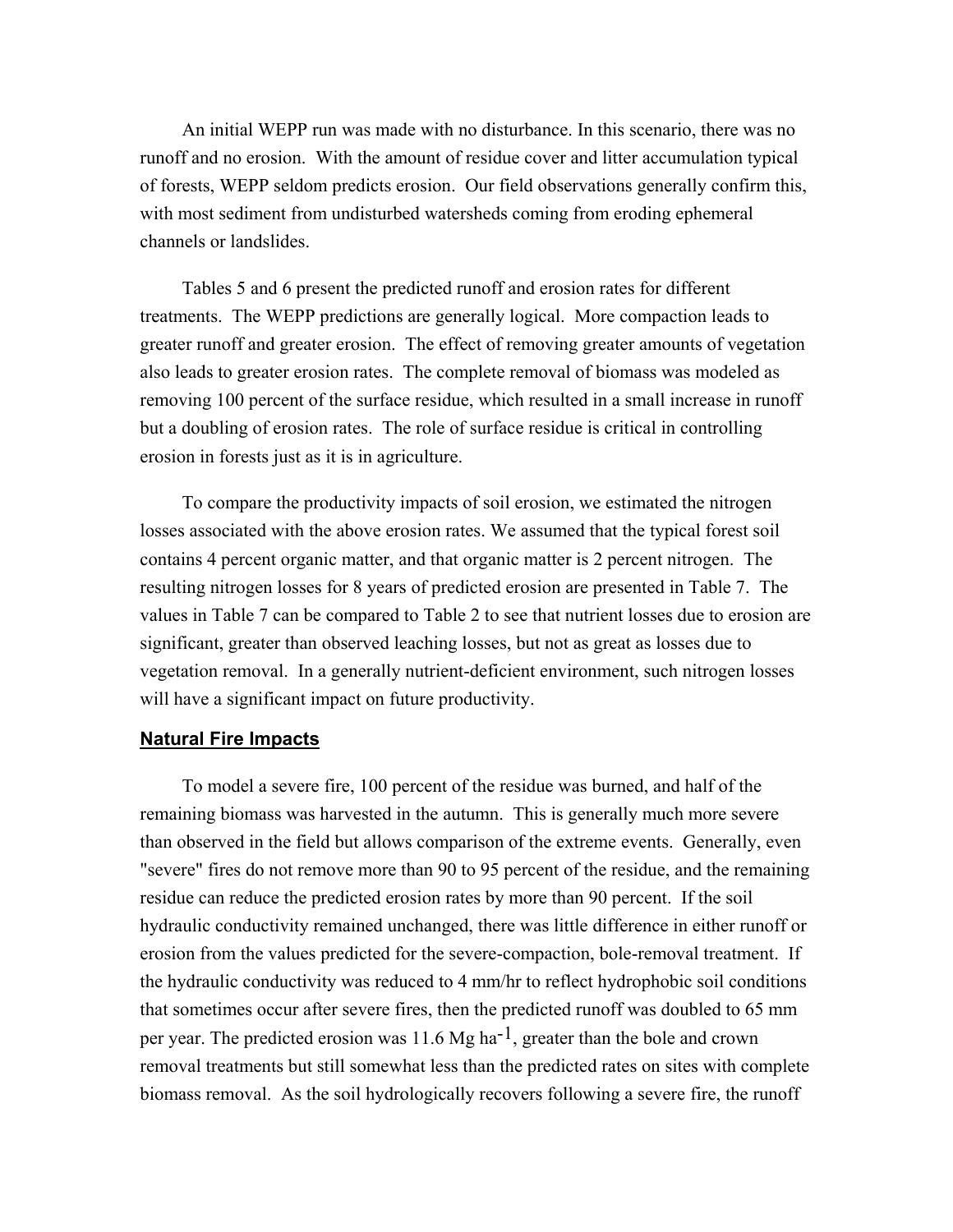and erosion rates decline, a characteristic that WEPP is currently not capable of modeling continuously. Such a scenario could be developed with a series of 1-year runs with a different conductivity for each year.

#### **Conclusions**

In our overview of the impacts of forest management activities on soil erosion and productivity, we show that erosion alone is seldom the cause of greatly reduced site productivity. However, erosion, in combination with other site factors, works to degrade productivity on the scale of decades and centuries. Extreme disturbances, such as wildfire or tractor logging, cause the loss of nutrients, mycorrhizae, and organic matter. These combined losses reduce long-term site productivity and may lead to sustained periods of extended erosion that could exacerbate degradation.

Managers should be concerned with harvesting impacts, site preparation disturbances, amount of tree that is removed, and the accumulation of fuel from fire suppression. On erosion-sensitive sites, we need to carefully evaluate such management factors.

Prescribed fire is generally an excellent tool in preparing sites for regeneration, for reducing fuel loads, and for returning sites to a more natural condition. Burning conducted under correct conditions will reduce the fire hazard, make planting easier, and retain the lower duff material to protect the mineral soil and conserve nutrients to sustain forest productivity.

The WEPP model can describe various impacts due to harvesting, but further work is required to model fire effects and the subsequent temporal and spatial variation in soil hydraulic conductivity and ground cover effects. From field observations and the modeling exercise, it appears that disturbances caused by harvest activities will lead to increases in erosion and runoff rates, much greater than natural conditions, even when extreme wild fire effects are considered.

#### **References**

Agee, J. K. 1993. Fire ecology of Pacific Northwest forests. Washington D.C.: Island Press. 493 p.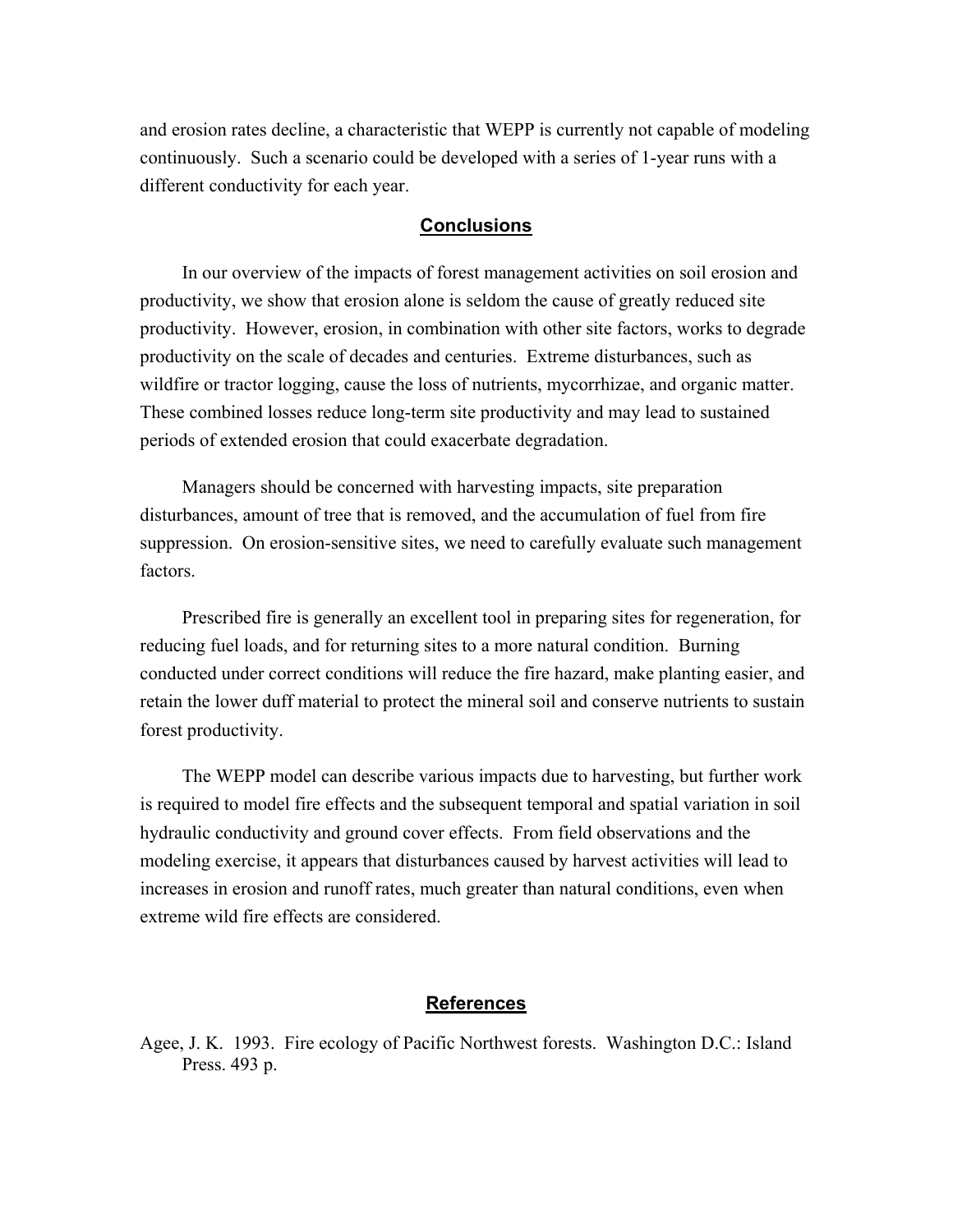- Amaranthus, M. P., D.S. Page-Dumroese, A. Harvey, E. Cazares, and L. F. Bednar. 1996. Soil compaction and organic matter affect conifer seedling nonmycorrhizal and ectomycorrhizal root tip abundance and diversity. Portland, Or: U.S. Department of Agriculture, Forest Service, Pacific Northwest Research Station, Research Paper PNW-RP-494. 12 p.
- Amaranthus, M. P., J. M. Trappe, and R. J. Molina. 1989. Long-term forest productivity and the living soil. In: Gessel, S. P., D. S. Lacate, G. F. Weetman, and R. F. Powers (eds). Sustained productivity of forest soils. Proceedings, 7th North American Forest Soils Conference. Vancouver, B.C: University of B.C., Faculty of Forestry Pub. 36-52.
- Bilby, R. E., K. Sullivan, and S. H. Duncan. 1989. The generation and fate of roadsurface sediment in forested watersheds in southwestern Washington. Jour. of Forest Sci. 35(2):453-468.
- Childs, S. W., S. P Shade, D. W. R. Miles, E. Shepard, and H. A. Froehlich. 1989. Soil physical properties: Importance to long-term productivity. In: Gessel, S. P., D. S Lacate, G. F. Weetman, and R. F. Powers (eds.). Sustained productivity of forest soils. Proceedings, 7th North American Forest Soils Conference. Vancouver, B.C.: University of B.C., Faculty of Forestry Pub. 53-67.
- Corns, I. G. W. 1988. Compaction by forestry equipment and effects on coniferous seedling growth on four soils in the Alberta foothills. Can. J. For. Res. 18:75-84.
- Dickerson, B. P. 1976. Soil compaction after tree-length skidding in northern Mississippi. Soil Sci. Soc. Am. J. 40: 965-966.
- Dissmeyer, G. E., and G. R. Foster. 1985. Modifying the universal soil loss equation for forest land. In Soil Erosion and Conservation. Ankeny Iowa: Soil and Water Conserv Soc. 480-495.
- Douglas, J. E., and O. C. Goodwin. 1980. Runoff and soil erosion from forest site preparation practices. In: U.S. forestry and water quality: what course in the 80's?: Proceedings; Richmond, VA: The Water Pollution Control Federation and Virginia Water Pollution Control Association: 50-74.
- Elliot, W. J., C. H. Luce, and P. R. Robichaud. 1996. Predicting sedimentation from Timber Harvest areas with the WEPP model. In: Proceedings, Sixth Federal Interagency Sedimentation Conference, Mar. 10-14, Las Vegas, NV. IX:46-53.
- Elliot, W. J., R. B. Foltz and M. D. Remboldt. 1994a. Predicting sedimentation from roads at stream crossings with the WEPP model. Presented at the 1994 ASAE International Winter Meeting, Dec 13-16. Paper No. 947511. ASAE, 2950 Niles Road, St. Joseph, MI 49085-9659.
- Elliot, W. J., R. B. Foltz, and P. R. Robichaud. 1994b. A tool for estimating disturbed forest site sediment production. Proceedings of Interior Cedar-Hemlock-White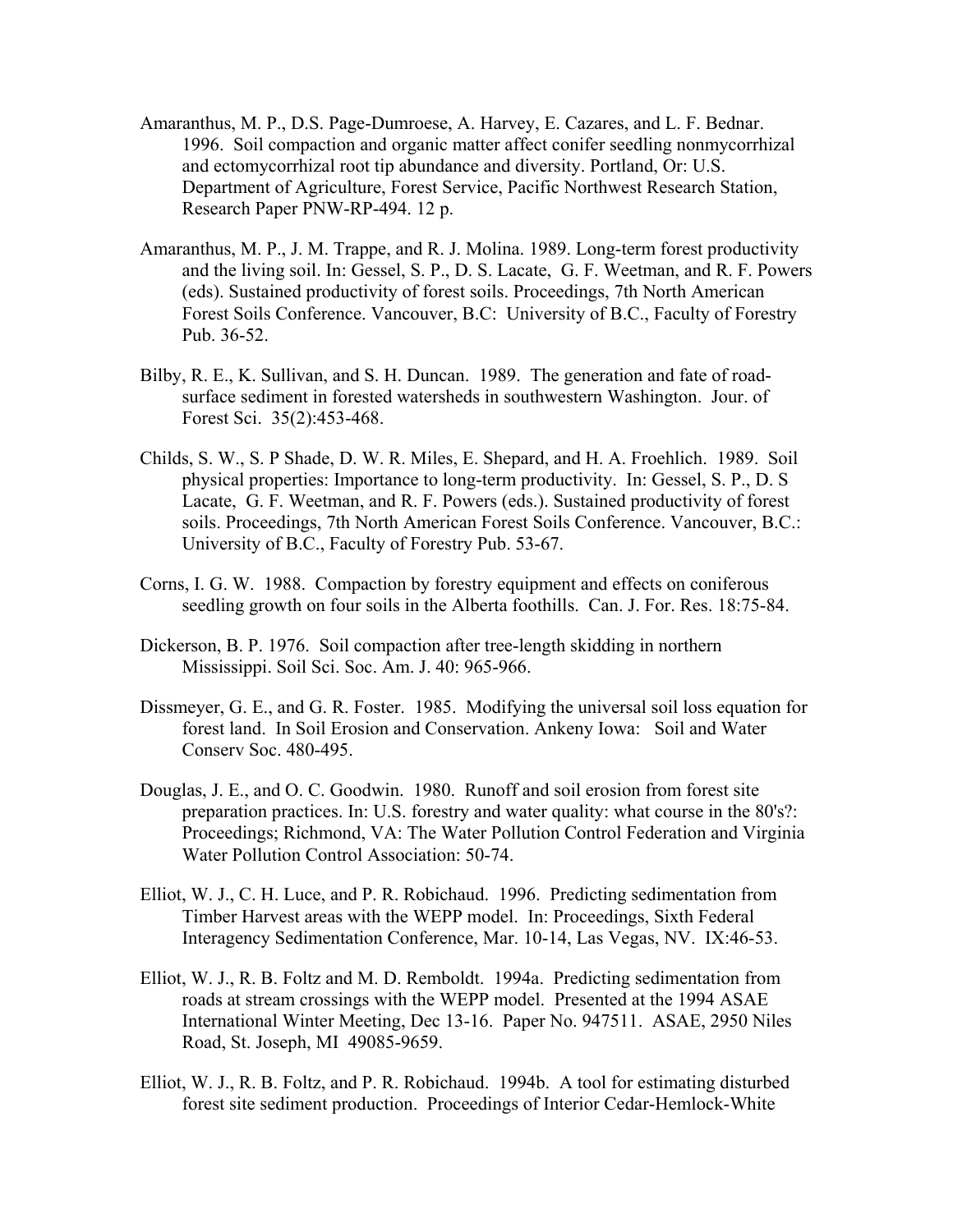Pine Forests: Ecology and Management Mar. 2-4, 1993, Spokane, WA. Pullman, WA: Dept. of Natural Resource Science, Washington State Univ. 233-236.

- Flanagan, D. C., and S. J. Livingston (eds.). 1995. WEPP User Summary USDA-Water Erosion Prediction Project. West Lafayette, In: National Soil Erosion Laboratory Report No. 11.
- Froehlich, H. A. 1978. The effect of soil compaction by logging on forest productivity. Portland, OR: Bureau of Land Management, Final Report, Contract No. 53500- CT4-5-5(N). 19 p.
- Froehlich, H. A. 1979. Soil compaction from logging equipment: effects on growth of young ponderosa pine. J. Soil and Water Conserv. 34: 276-278.
- Froehlich, H. A., and D. H. McNabb. 1984. Minimizing soil compaction in Pacific Northwest forests. In: Stone, E. L. (ed.). Forest soils and treatment impacts. Proceedings of the 6th American Forest Soils Conference, Knoxville, TN. 159-192.
- Geist, J. M., and P. H. Cochran. 1991. Influences of volcanic ash and pumice deposition on productivity of western interior forest soils. In: Harvey, A. E. and L. F. Neuenschwander, (comps.). Proceedings-management and productivity of westernmontane forest soils. Gen. Tech. Rep. INT-GTR-280. Ogden, UT: U.S. Department of Agriculture, Forest Service, Intermountain Research Station: 82-89.
- Gent, J. A., Jr., R. Ballard, A. E. Hassan, and D. K. Cassel. 1984. Impact of harvesting and site preparation on physical properties of Piedmont forest soils. Soil Sci. Soc. Am. J. 48: 173-177.
- Greacen, E. L., and R. Sands. 1980. Compaction of forest soils a review. Aust. J. Soil Res. 18: 163-189.
- Harvey, A. E., D. S. Page-Dumroese, M. P. Amaranthus, and G. I. McDonald. 1996. The effects of stump removal and simulated harvest-related disturbances on soil properties, ectomycorrhizal development, growth and nutrition of planted western white pine and Douglas-fir in Northern Idaho. Ogden, UT: USDA Forest Service, Intermountain Research Station, Research Paper in Press.
- Harvey, A. E., M. F. Jurgensen, and M. J. Larsen. 1979. Role of forest fuels in the biology and management of soil. Ogden UT: USDA Forest Service, Intermountain Research Station, General Technical Report INT-65. 8 p.
- Helms, J. A., and C. Hipkin. 1986. Effects of soil compaction on tree volume in a California ponderosa pine plantation. West. J. Appl. For. 1:121-124.
- Incerti, M., P. F. Clinnick, and S. T. Willett. 1987. Changes in the physical properties of a forest soil following logging. Aust. For. Res. 17: 91-98.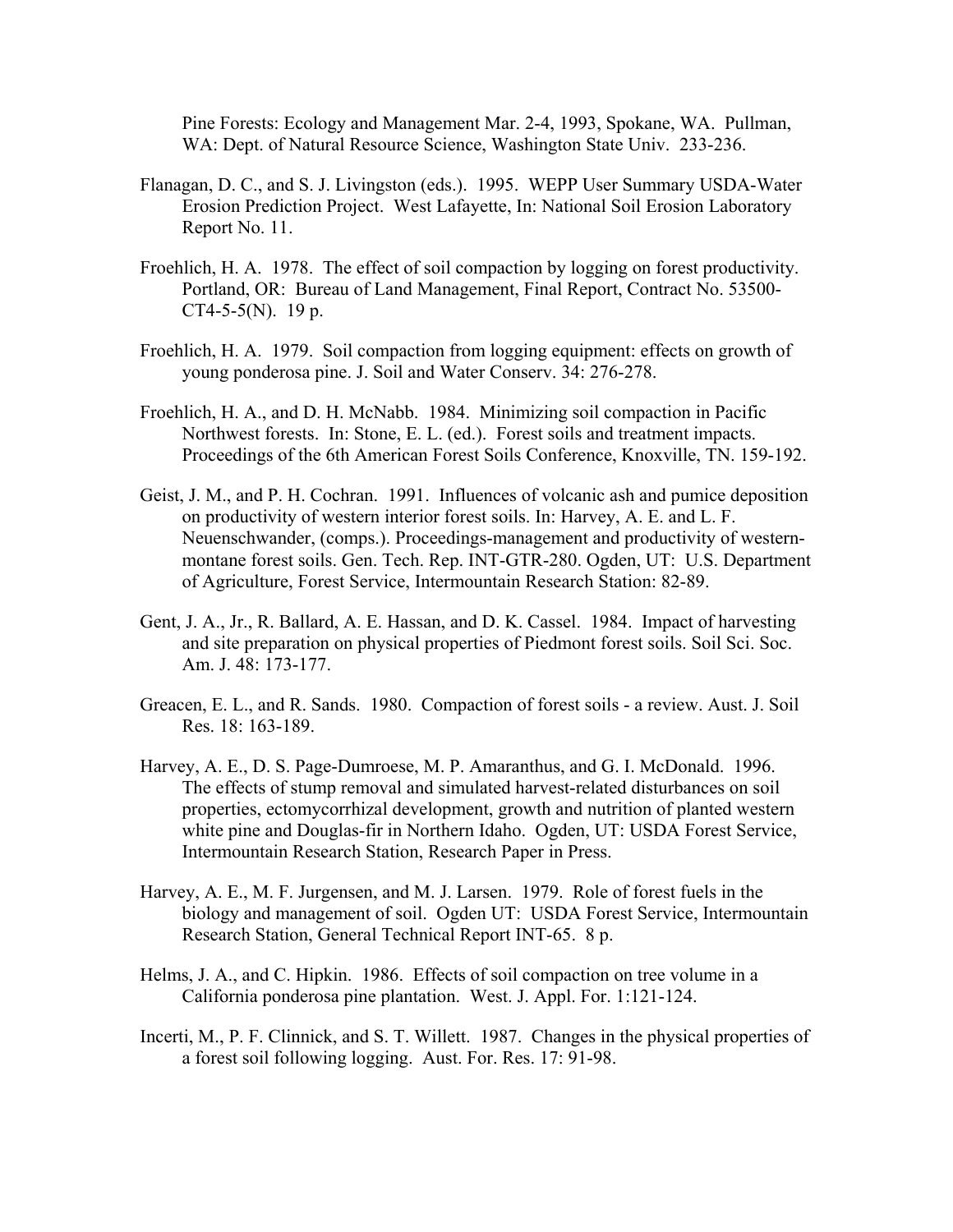- Jurgensen, M. F., A. E. Harvey, R. T. Graham, D. S. Page-Dumroese, J. R. Tonn, M. J. Larsen, and T. B. Jain. 1996. Impacts of timber harvesting on soil organic matter, nitrogen, productivity, and health of Inland Northwest forests. For. Sci. in press.
- Knisel, W. G. 1980. CREAMS: A field-scale model for chemicals, runoff, and erosion from agricultural management systems. Washington D.C.: USDA, Conservation Research Report no. 26. 643 pp.
- Laflen, J. M., L. J. Lane, and G. R. Foster. 1991. WEPP a new generation of erosion prediction technology. Jour. of Soil and Water Conserv. 46(1):34-38.
- Liew, T. C. 1974. A note on soil erosion study at Tawau Hills Forest Reserve, Malay. Nat. J. 27: 20-26.
- Megahan, W. F. 1986. Recent studies on erosion and its control on forest lands in the United States. In: Richard, F. (ed.). Range basin sediment delivery: Proceedings; 1986 August; Albuquerque, NM. IAHS Pub. 159, Wallingford, Oxon, United Kingdom: 178-189.
- Megahan, W. F., and W. J. Kidd. 1972. Effect of logging roads on sediment production rates in the Idaho Batholith. Ogden, UT: USDA Forest Service, Intermountain Research Station Research Paper INT-123. 14 p.
- Miller, J. H., and D. L. Sirois. 1986. Soil disturbance by skyline yarding vs. skidding in a loamy hill forest. Soil Sci. Soc. Am. J. 50:462-464.
- Miller, R. E., W. J. Stein, R. L. Heninger, W. Scott, S. M. Little, and D. J Goheen. 1989. Maintaining and improving site productivity in the Douglas-fir region. In: Perry, D. A., R. Meurisse, B. Thomas, R. Miller, J. Boyle, J. Means, C. R. Perry, and R. F. Powers (eds.). Maintaining the long-term productivity of Pacific Northwest forest ecosystems. Timber Press. 98-136.
- Moll, J. E. 1996. A guide for road closure and obliteration in the Forest Service. Washington D.C.: USDA Forest Service Technology and Development Program. 49 p.
- Mutchler, C. K., C. E. Murphree, and K. C. McGregor. 1994. Laboratory and field plots for erosion research. In: Lal, R. (ed.). Soil Erosion Research Methods, Second Edition. Ankeny, Iowa: Soil and Water Conserv Soc. 11-37.
- Page-Dumroese, D. S. 1996. Evaluating management impacts on long-term soil productivity: a research and national forest systems cooperative study - local results. In: Proceedings-western regional cooperative soil survey conference. In press.
- Pierce, F. J. 1991. Erosion productivity impact prediction. In: Lal, R., and F. J. Pierce (Eds.), Soil Management for Sustainability. Ankeny, Iowa: Soil and Water Conserv Soc. 35-52.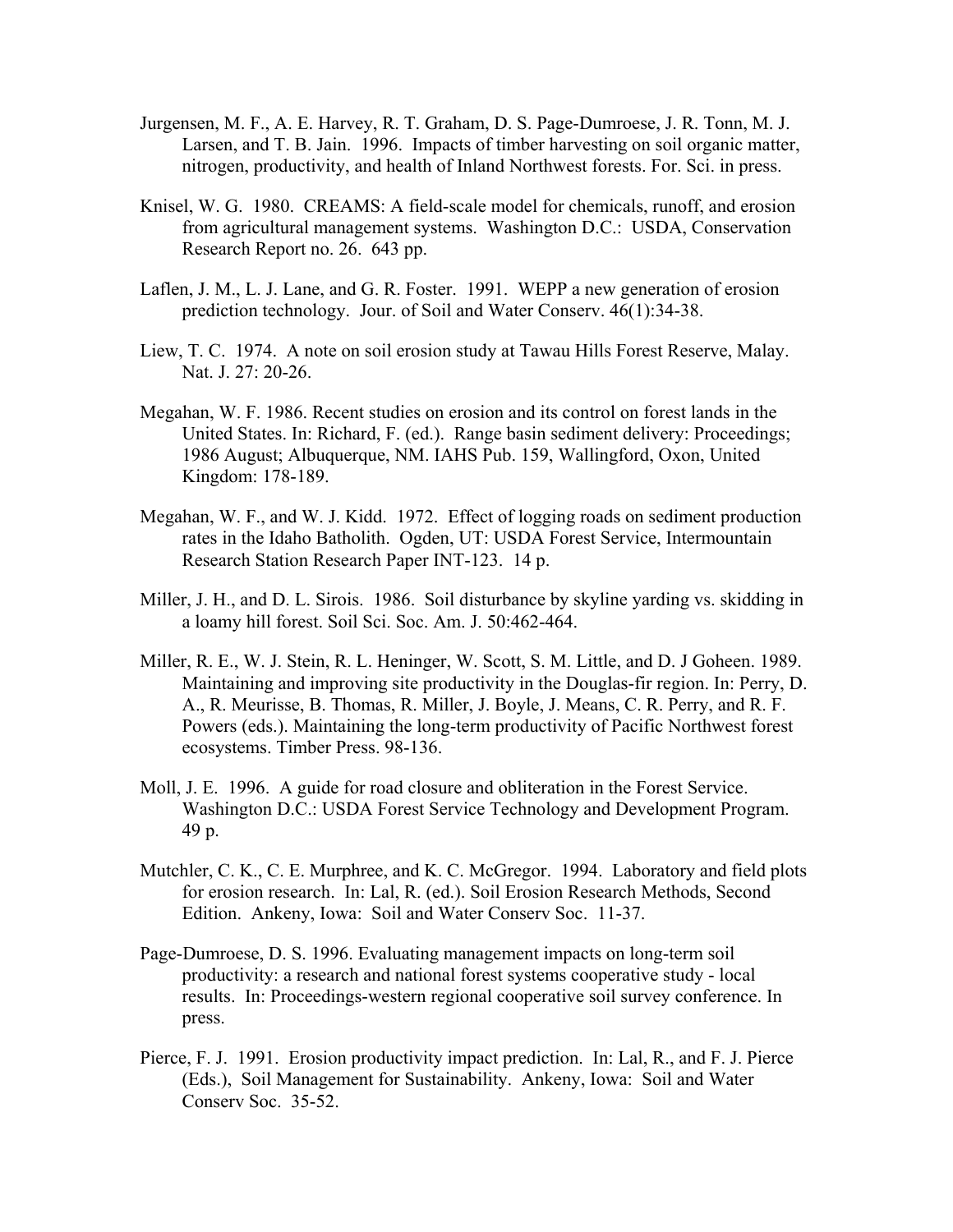- Powers, R. F., D. H. Alban, R. E. Miller, A. E. Tiarks, C. G. Wells, P. E. Avers, R. G. Cline, R. O. Fitzgerald, and N. S. Loftus. 1990. Sustaining site productivity in North American forests: problems and perspectives. In: Gessel, S. P., D. S. Lacate, G. F. Weetman, and R. F. Powers (eds.). Sustained productivity of forest soils. Proceedings, 7th North American Forest Soils Conference. Vancouver, B.C.: University of B.C., Faculty of Forestry Pub. 49-79.
- Range, Air, Watershed and Ecology Staff Unit and Montana Cumulative Watershed Effects Cooperative. 1991. WATSED Water and sediment yields. Region 1, USDA Forest Service, Missoula, MT.
- Reisinger, T. W., G. L. Simmons, and P. E. Pope. 1988. The impact of timber harvesting on soil properties and seedling growth in the South. South. J. of Appl. For. 12(1):58-67.
- Rice, R. M., J. S. Rothacher, and W. F. Megahan. 1972. Erosional consequences of timber harvesting: An appraisal. In: Watersheds in transition, Urbana, Ill: American Water Resources Association Proceedings Series 14. 321-329.
- Robichaud, P. R., R. T. Graham, and R. D. Hungerford. 1993a. Onsite sediment production and nutrient losses from a low-severity burn in the interior Northwest. In: Baumgartner, D. M., J. E. Lotan, J. R. Tonn (compilers). Interior cedarhemlock-whitepine forests: ecology and management: Proceedings; 1993 March; Spokane, WA: 227-232.
- Robichaud, P. R., C. H. Luce, and R. E. Brown. 1993b. Variation among different surface conditions in timber harvest sites in the Southern Appalachians. In: International workshop on soil erosion: Proceedings; September, 1993; Moscow, Russia. West Lafayette, IN: The Center of Technology Transfer and Pollution Prevention, Purdue University: 231-241.
- Robichaud, P. R.; and T. A. Waldrop. 1994. A comparison of surface runoff and sediment yields from low- and high-severity site preparation burns. Water Resources Bulletin 30(1): 27-36.
- Swanson, F. J., J. L. Clayton, W. F. Megahan, and G. Bush. 1989. Erosional processes and long-term site productivity. In: Perry, D. A., R. Meurisse, B. Thomas, R. Miller, J. Boyle, J. Means, C. R. Perry, and R. F. Powers (eds.). Maintaining the long-term productivity of Pacific Northwest forest ecosystems. Timber Press. 67- 82.
- Swift, L. W., Jr. 1988. Forest access roads: design, maintenance, and soil loss. In: Swank, W. T., and D. A. Crossley, Jr. (eds.). Ecological Studies, 66: Forest Hydrology and Ecology at Coweeta. New York: Springer-Verlag. 313-324.
- Wert, S., and B. R. Thomas. 1981. Effects of skid roads on diameter, height, and volume growth in Douglas-fir. Soil Sci. Soc. Am. J. 45: 629-632.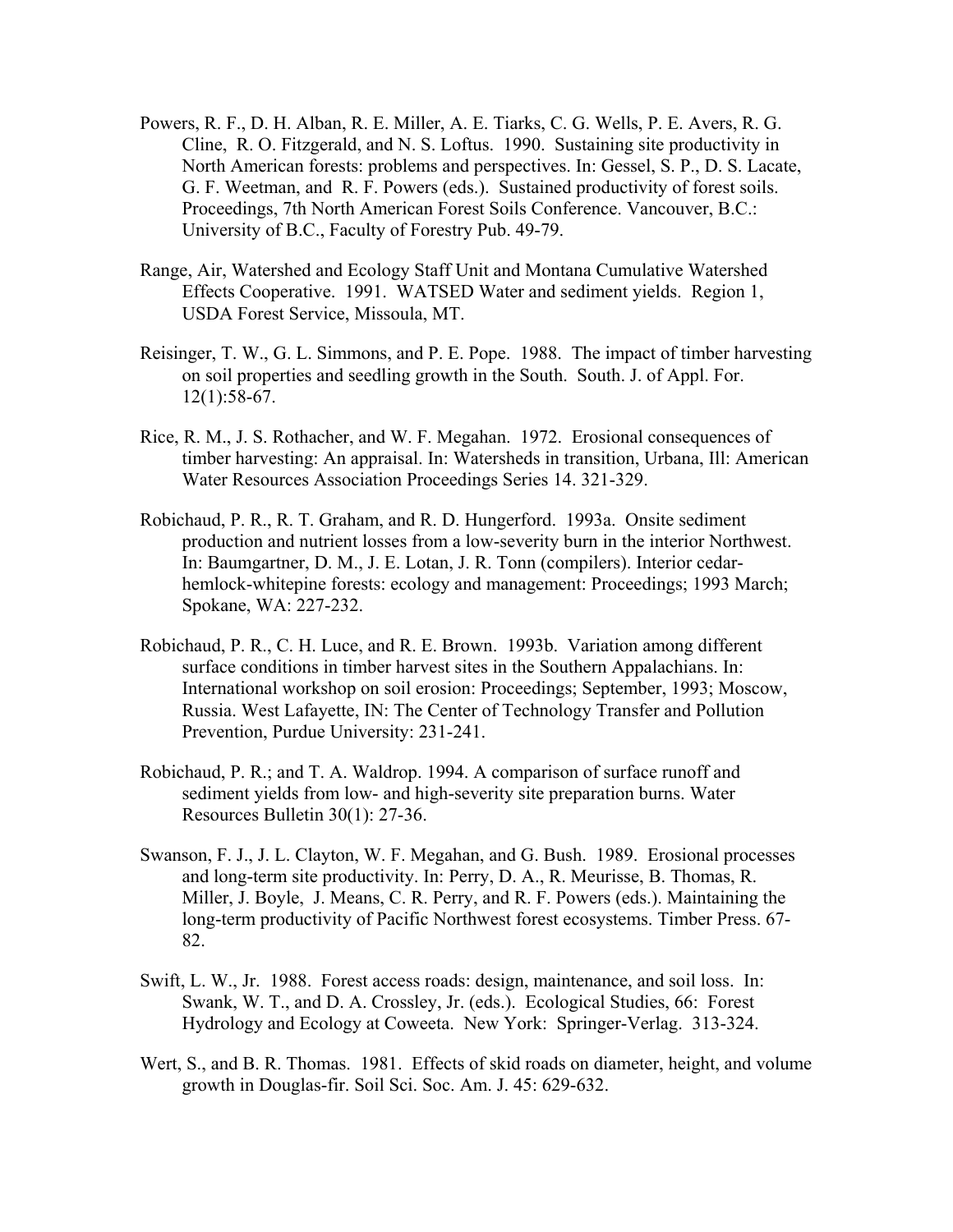- Williams, J. R., C. A. Jones, and P. T. Dyke. 1984. A modeling approach to determining the relationship between erosion and soil productivity. Transactions of the ASAE 27:129-144.
- Wischmeier, W. H., and D. D. Smith. 1978. Predicting rainfall erosion losses-a guide to conservation planning. USDA Agricultural Handbook No. 537.
- Wronski, E. B. 1984. Impact of tractor thinning operations on soils and tree roots in a Karri forest, Western Australia. Aust. For. Res. 14: 319-332.
- Yoho, N. S. 1980. Forest management and sediment production in the South-a review. Southern Journal of Applied Forestry 4: 27-36.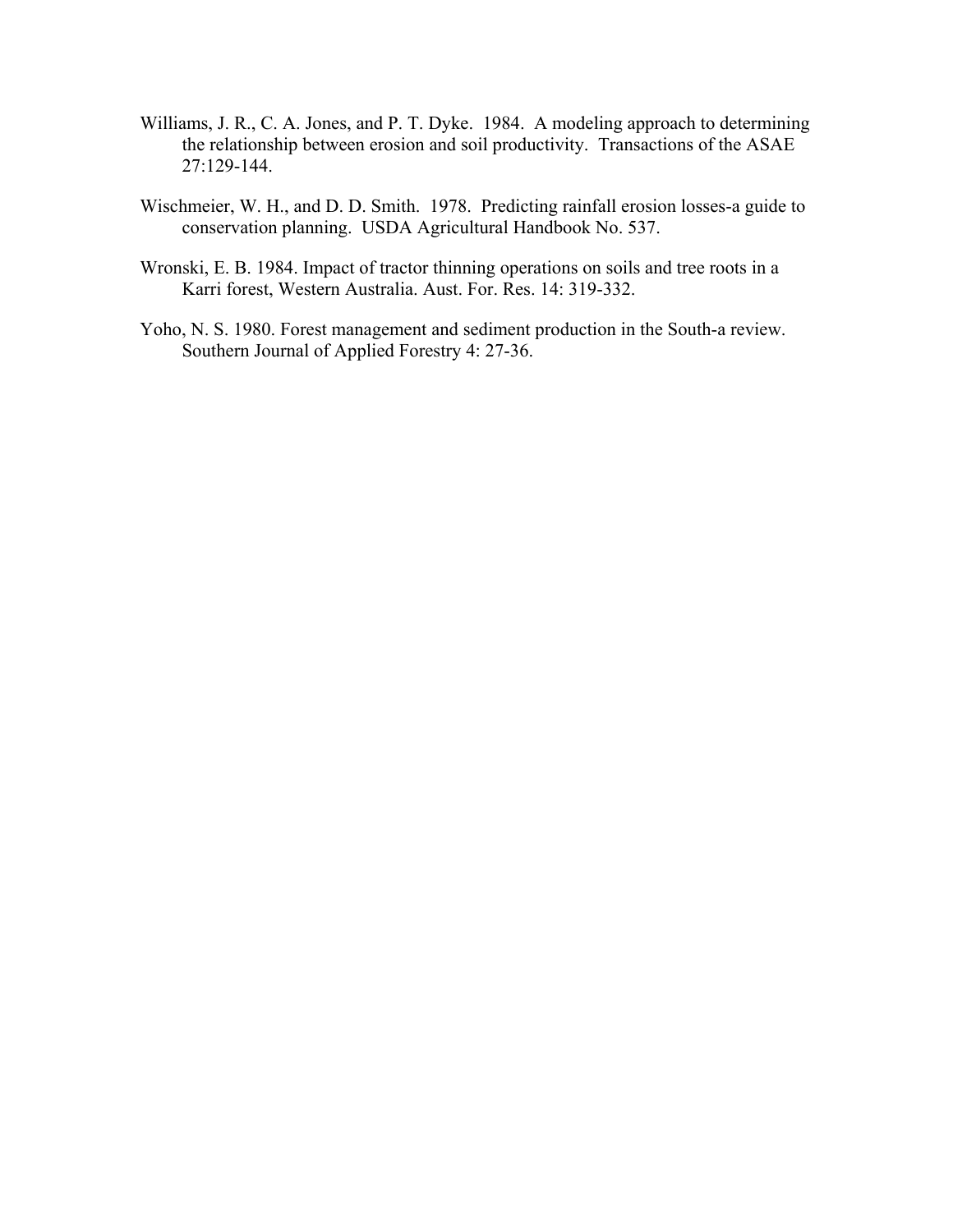| Practice                | Impact                                             | <b>Productivity Response</b>                                               |  |  |
|-------------------------|----------------------------------------------------|----------------------------------------------------------------------------|--|--|
| Roads                   | Area removed from production                       | Up to 30% of forest area lost <sup>1</sup>                                 |  |  |
| Fire                    | Organic matter loss                                | Long-term effects not measured.<br>Observed loss of organic matter         |  |  |
|                         | Disease reduction                                  | leading to growth reduction from<br>water and nutrient stress <sup>2</sup> |  |  |
| Compaction              | Reduced water availability and<br>increased runoff | Height reduction of $50\%$ <sup>3</sup> or more                            |  |  |
|                         |                                                    | Volume reduction up to $75\%$ <sup>4</sup>                                 |  |  |
| <b>Tree Harvest</b>     | Loss of organic matter and site<br>disturbance     | Up to $50\%$ reduction if site is<br>severely compacted <sup>5</sup>       |  |  |
| Megahan and Kidd, 1972  |                                                    |                                                                            |  |  |
| Harvey et al., 1979     |                                                    |                                                                            |  |  |
| Reisinger et al., 1988  |                                                    |                                                                            |  |  |
| Froehlich, 1978         |                                                    |                                                                            |  |  |
| Amaranthus et al., 1996 |                                                    |                                                                            |  |  |

Table 1 Typical effects of forest disturbances on productivity

Table 2 Comparison of height, diameter, and nitrogen pools after harvest treatments of varying intensities from two sites of differing site quality, Pack Forest, WA1

| Harvest               | Height | Diameter | Total N | Harvest          | $3 - yr$ | $\frac{0}{0}$ |
|-----------------------|--------|----------|---------|------------------|----------|---------------|
| treatment             | growth | growth   |         | loss             | leaching | loss          |
|                       | (m)    | (mm)     |         |                  | loss     |               |
|                       |        |          |         | $---kg/ha------$ |          |               |
| Average site quality  |        |          |         |                  |          |               |
| Bole only             | 1.7    | 29       | 2,935   | 470              | 4.4      | 16            |
| Whole tree            | 1.9    | 32       | 2,827   | 678              | 0.5      | 24            |
|                       | 1.8    | 36       | 2,719   | 870              | 0.7      | 32            |
| Complete <sup>2</sup> |        |          |         |                  |          |               |
| Poor site quality     |        |          |         |                  |          |               |
| Bole only             | 1.4    | 22       | 984     | 157              | 2.1      | 16            |
| Whole tree            | 1.1    | 16       | 903     | 289              | 4.7      | 32            |
|                       | 1.1    | 15       | 934     | 486              | 5.5      | 53            |
| Complete <sup>2</sup> |        |          |         |                  |          |               |

1 From Miller et al. 1989.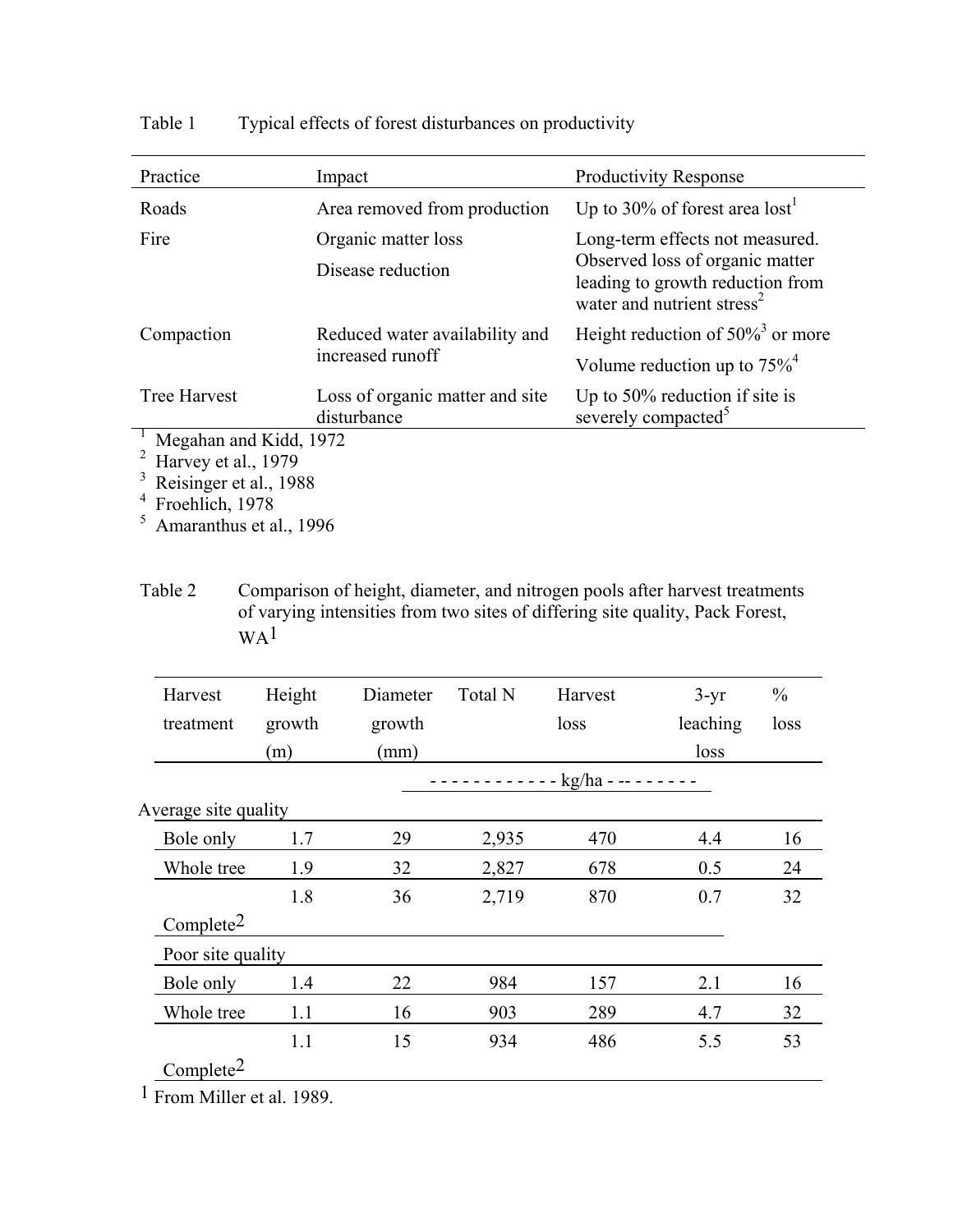2Complete removal of all above ground biomass.

| Soil Property                    | Value | Units                 |
|----------------------------------|-------|-----------------------|
| Sand content                     | 40    | percent               |
| Silt content                     | 45    | percent               |
| Clay content                     | 15    | percent               |
| Interrill erodibility            | 2100  | $kg s m-4$            |
| Rill erodibility                 | 0.008 | $\rm s~m^{-1}$        |
| Critical shear                   | 3     | Pa                    |
| Saturated hydraulic conductivity |       |                       |
| uncompacted                      | 20    | $mm$ hr <sup>-1</sup> |
| moderate compaction              | 15    | $mm$ hr <sup>-1</sup> |
| severe compaction                | 8     | $mm$ hr <sup>-1</sup> |
| hydrophobic                      |       | $mm$ hr <sup>-1</sup> |

Table 3. Soil properties assumed for the WEPP model computer simulations

# Table 4. Values describing the effects of timber harvest in the WEPP model computer simulations

| Treatment                | Residue Management                     | Harvest Index |
|--------------------------|----------------------------------------|---------------|
| Complete biomass removal | 100 percent surface residue<br>removed | 09            |
| Bole and crown removed   | No surface residue removed             | 0.8           |
| Bole only removed        | No residue management                  | (14)          |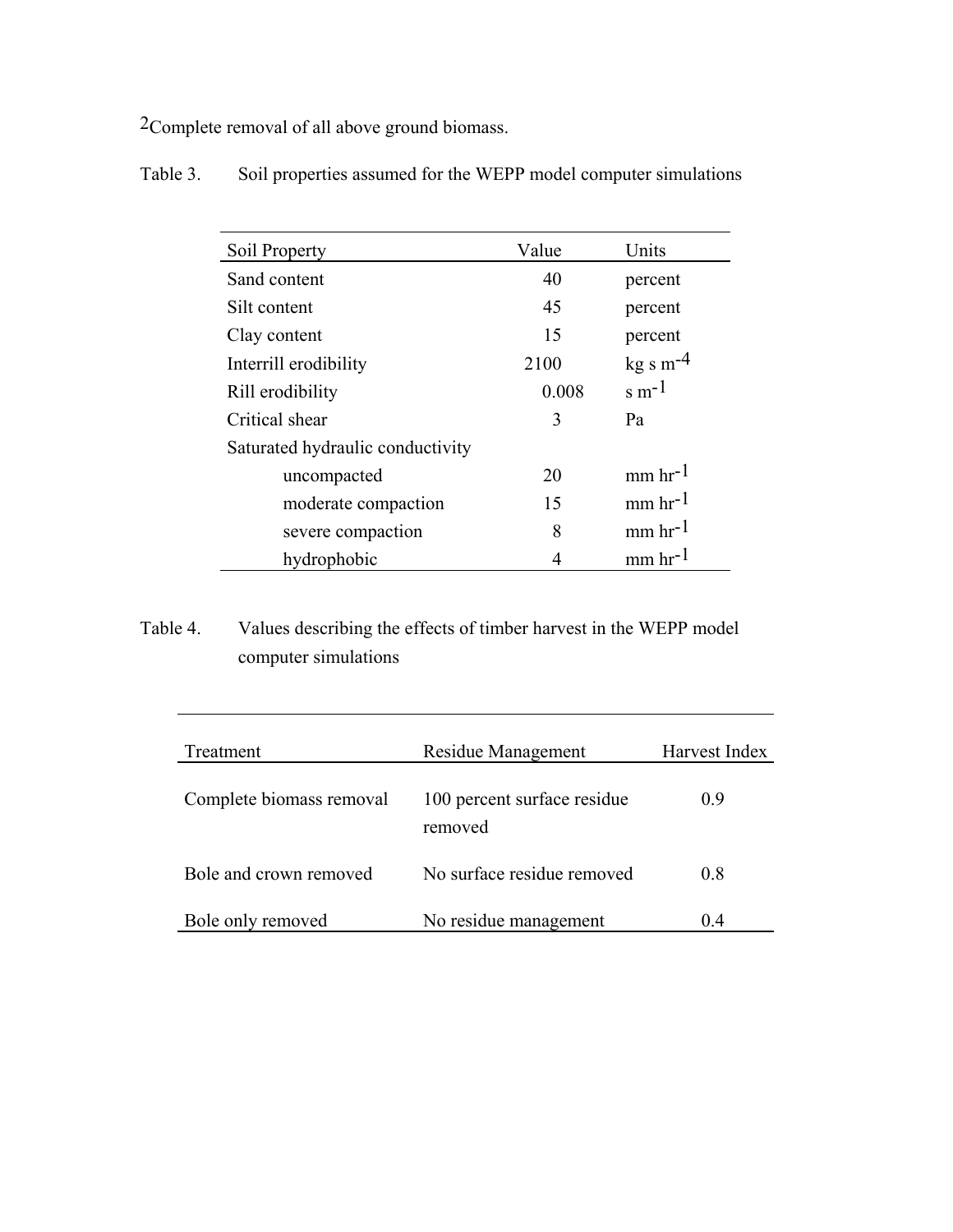|                          | Compaction |                    |        |  |
|--------------------------|------------|--------------------|--------|--|
| Treatment                | None       | Moderate<br>- mm - | Severe |  |
| Undisturbed              | 0.0        |                    |        |  |
| Complete biomass removal | 12.8       | 18.8               | 35.6   |  |
| Bole and Crown removed   | 9.2        | 15.4               | 32.4   |  |
| Bole only removed        | 9.1        | 16.1               | 32.7   |  |
| Severe wild fire         | 65.0       |                    |        |  |

Table 5. Predicted average annual runoff (mm) from rainfall from the WEPP simulations for five simulated forest conditions

Table 6. Predicted average annual soil loss  $(Mg ha^{-1})$  from the WEPP simulations for five simulated forest conditions

| Treatment                | None | Compaction<br>Moderate<br>$- - - Mg$ ha <sup>-1</sup> -- | Severe |
|--------------------------|------|----------------------------------------------------------|--------|
|                          |      |                                                          |        |
| Undisturbed              | 0.0  |                                                          |        |
| Complete biomass removal | 4.5  | 7.4                                                      | 14.4   |
|                          |      |                                                          |        |
| Bole & crown removed     | 2.0  | 3.3                                                      | 7.2    |
|                          |      |                                                          |        |
| Bole only removed        | 2.0  | 3.5                                                      | 7.2    |
|                          |      |                                                          |        |
| Severe wild fire         | 11.6 |                                                          |        |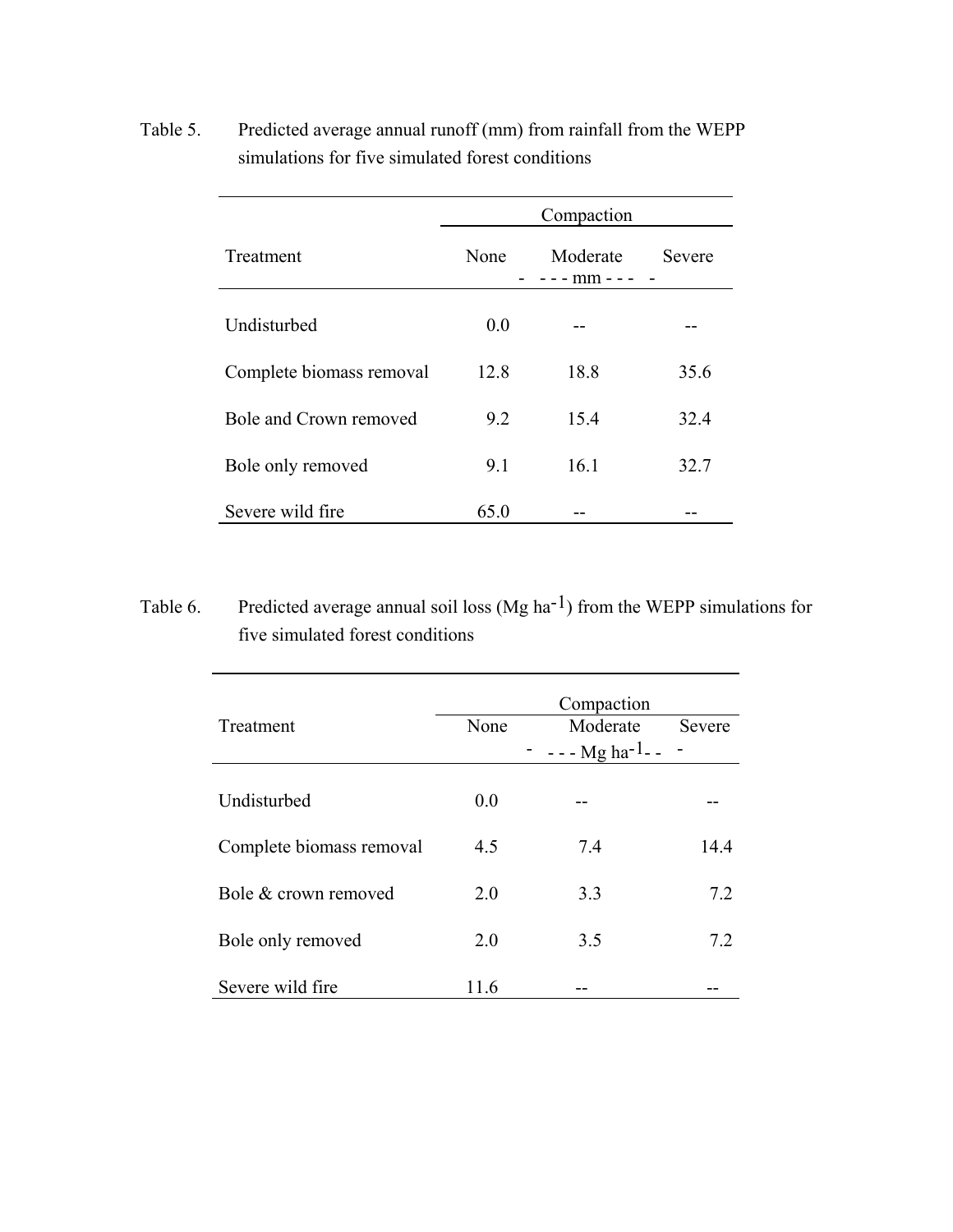| Treatment                | None | Compaction<br>Moderate<br>$-$ - kg ha <sup>-1</sup> - - | Severe |
|--------------------------|------|---------------------------------------------------------|--------|
| Undisturbed              | 0.0  |                                                         |        |
| Complete biomass removal | 28.8 | 47.4                                                    | 92.2   |
| Bole & crown removed     | 12.8 | 21.1                                                    | 46.1   |
| Bole only removed        | 12.8 | 22.4                                                    | 46.1   |
| Severe wild fire         | 74.2 |                                                         |        |

Table 7. Predicted nitrogen loss due to erosion in the first 8 years of regrowth following harvest